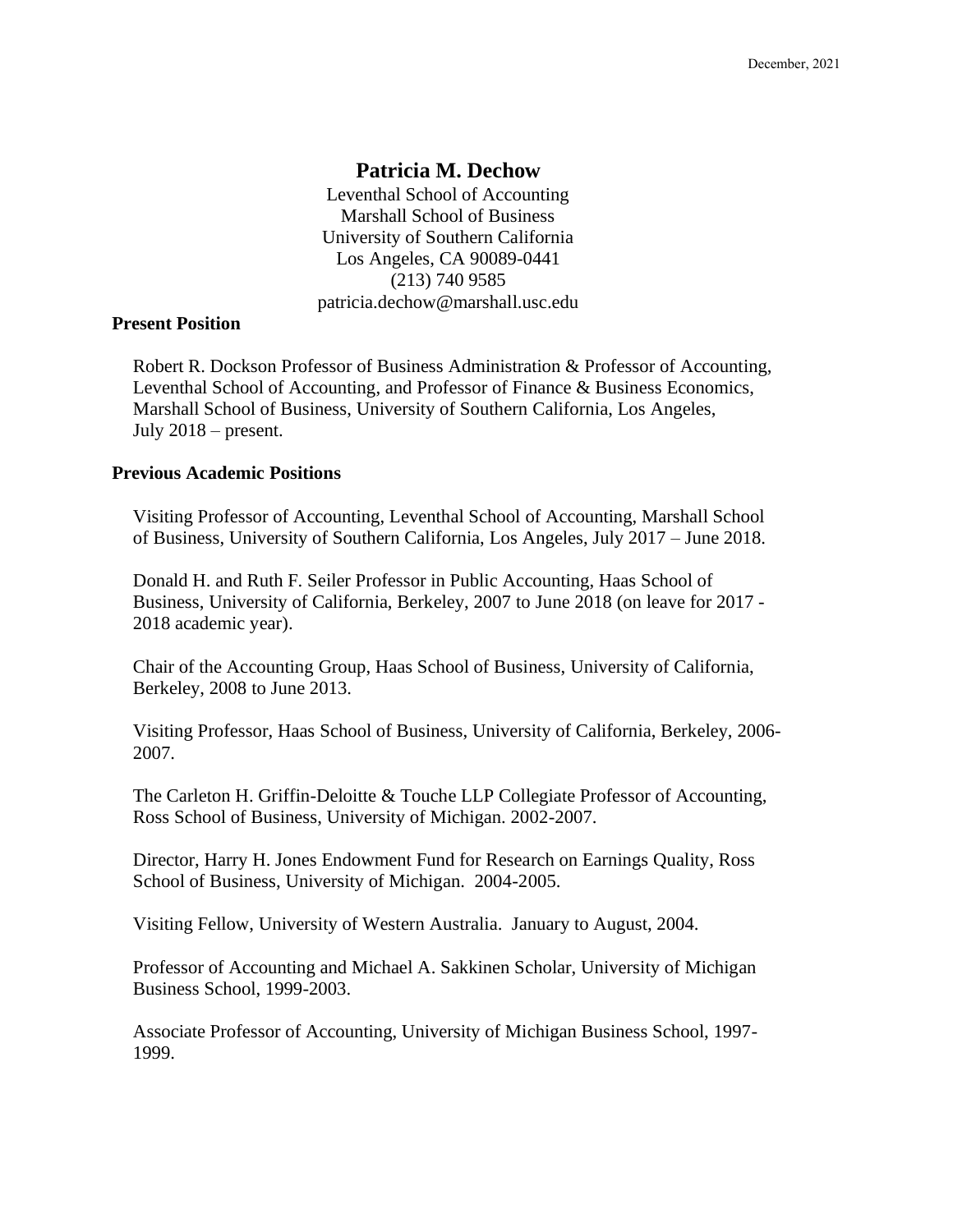Anheuser-Busch Assistant Professor of Accounting, Accounting, The Wharton School of the University of Pennsylvania. (1992-1997).

Lecturer and Course Coordinator (1991): University of Rochester, Introductory Financial Accounting.

Tutorial Instructor (1986-1987): University of Western Australia: Introductory Accounting, and Advanced Financial Accounting.

## **Other Positions**

Advisory Board, Responsible Research in Management and Business (RRBM): 2019 to present.

Research Fellow at the Centre for Financial Reporting & Accountability at the Judge School of Business, Cambridge University: 2018 to present.

#### **Education**

Ph.D. Accounting and Finance 1993, W. E. Simon School of Business Administration, University of Rochester (supervised by Professor Ross Watts).

M.S. Business Administration 1990, W. E. Simon School of Business Administration, University of Rochester.

Bachelor of Commerce (First Class Honors) 1986, University of Western Australia (supervised by Professor Philip Brown).

# **Research Interests**

Nature and purpose of accounting accruals, evaluating the quality and reliability of earnings and the informativeness of earnings to capital markets, the use of earnings information in predicting stock returns, the use of round numbers as goals, the effect of analysts' forecasts on investors perceptions of firm value.

## **Published Papers**

"The Effect of Accrual Heterogeneity on Accrual Quality Inferences," (coauthored with Chad Larson and Robert Resutek). **The Accounting Review,** forthcoming. [https://doi.org/10.2308/TAR-](https://doi.org/10.2308/TAR-2019-0200)[2019-0200](https://doi.org/10.2308/TAR-2019-0200)

"Implied Equity Duration: A Measure of Pandemic Shut-Down Risk" (coauthored with Ryan Erhard, Richard Sloan, and Mark Soliman), **Journal of Accounting Research**, Vol. 59, No. 1, March, 2021, 243-281. [http://dx.doi.org/10.1111/1475-679X.12348](https://nam04.safelinks.protection.outlook.com/?url=https%3A%2F%2Furldefense.com%2Fv3%2F__http%3A%2F%2Fdx.doi.org%2F10.1111%2F1475-679X.12348__%3B!!LIr3w8kk_Xxm!-AjxzDztH9WRViYvUmosHvKBafgu2ev3PDcnmaKaQgdtnCGBQFFUbaYaYrqiDs3Eok_aliGJZO4%24&data=04%7C01%7Cdechow%40marshall.usc.edu%7Ca4cc0b2c137c488725dd08d8d1d5442f%7Cc0ccb9c9d693495d84925136bb1940d6%7C0%7C0%7C637490061208427232%7CUnknown%7CTWFpbGZsb3d8eyJWIjoiMC4wLjAwMDAiLCJQIjoiV2luMzIiLCJBTiI6Ik1haWwiLCJXVCI6Mn0%3D%7C1000&sdata=AFIl%2FoKMQ%2FYXYZENKfln3C8K5EqjAo8ciYMPtnR%2Byr0%3D&reserved=0)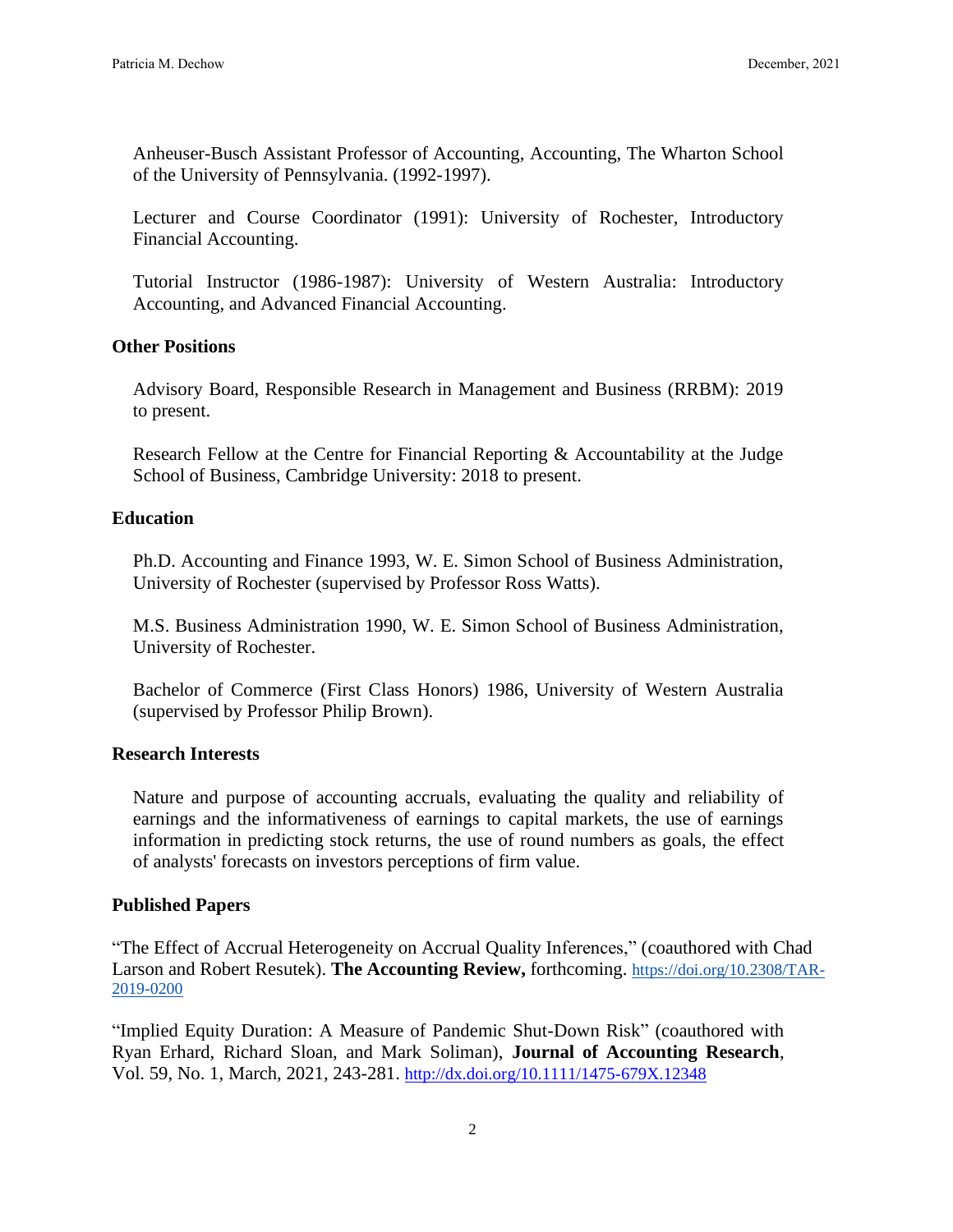"How Do Accounting Practices Spread? An Examination of Law Firm Networks and Stock Option Backdating." (coauthored with Samuel T. Tan), **The Accounting Review.** Vol. 96 No. 1, January 2021, 431-464.

"Understanding the Determinants of Target Price Implied Returns," (coauthored with Haifeng You), **The Accounting Review,** Vol. 95, No. 6, November 2020.

"Is it a Home Run? Measuring Relative Citation Rates in Accounting Research," (coauthored with Richard Sloan and Jean Jieyin Zeng), **Accounting Horizons**, Vol. 34, No. 1 DOI: 10.2308/acch-52570, March 2020, pp. 67–91.

"A Reputation for Consistently Beating Analysts' Expectations and the Slippery Slope to Earnings Manipulation," (coauthored with Jenny Chu, Kai Wai Hui, and Annika Wang), **Contemporary Accounting Research**, Volume 36, pp. 1966-1998, Winter 2019.

"Reference-Dependent Preferences: Evidence from Marathon Runners," (coauthored with Eric Allen, Devin Pope, and George Wu). **Management Science,** Vol. 63, Issue 6, pages 1657-2048. June 2017.

"SEC Comment Letters and Insider Sales," (coauthored with Alastair Lawrence and James Ryans), **The Accounting Review**, Vol. 91, No. 2 DOI: 10.2308/accr-51232, March 2016, pp. 401–439.

"Stock Prices and Earnings: A History of Research." (coauthored with Richard Sloan and Jenny Zha), **Annual Review of Financial Economics**, 6, 2014.

"Do Financial Ratio Models Help Investors Better Predict and Interpret Significant Corporate Events?" (coauthored with Korcan Ak, Yuan Sun, and Annika Wang), **Australian Journal of Management**, 38, 553-598, 2013.

"Analysts' Motives for Rounding EPS Forecasts." (coauthored with Haifeng You), **The Accounting Review**, Volume 87, No. 6, November, 2012.

"Detecting Earnings Management: A New Approach." (coauthored with Jung Hoon Kim, Amy Hutton, and Richard Sloan), **Journal of Accounting Research,** Volume 50, Issue 2, 275-334, May, 2012.

"Predicting Material Accounting Misstatements." (coauthored with Weili Ge, Chad Larson, and Richard Sloan), **Contemporary Accounting Research**, Volume 28, Issue 1, March, 2011, 17-82.

"Understanding Earnings Quality: A Review of the Proxies, their Determinants and their Consequences," (co-authored with Weili Ge and Catherine Schrand), **Journal of Accounting and Economics**, 2010, Volume 50, Issues 2-3, December.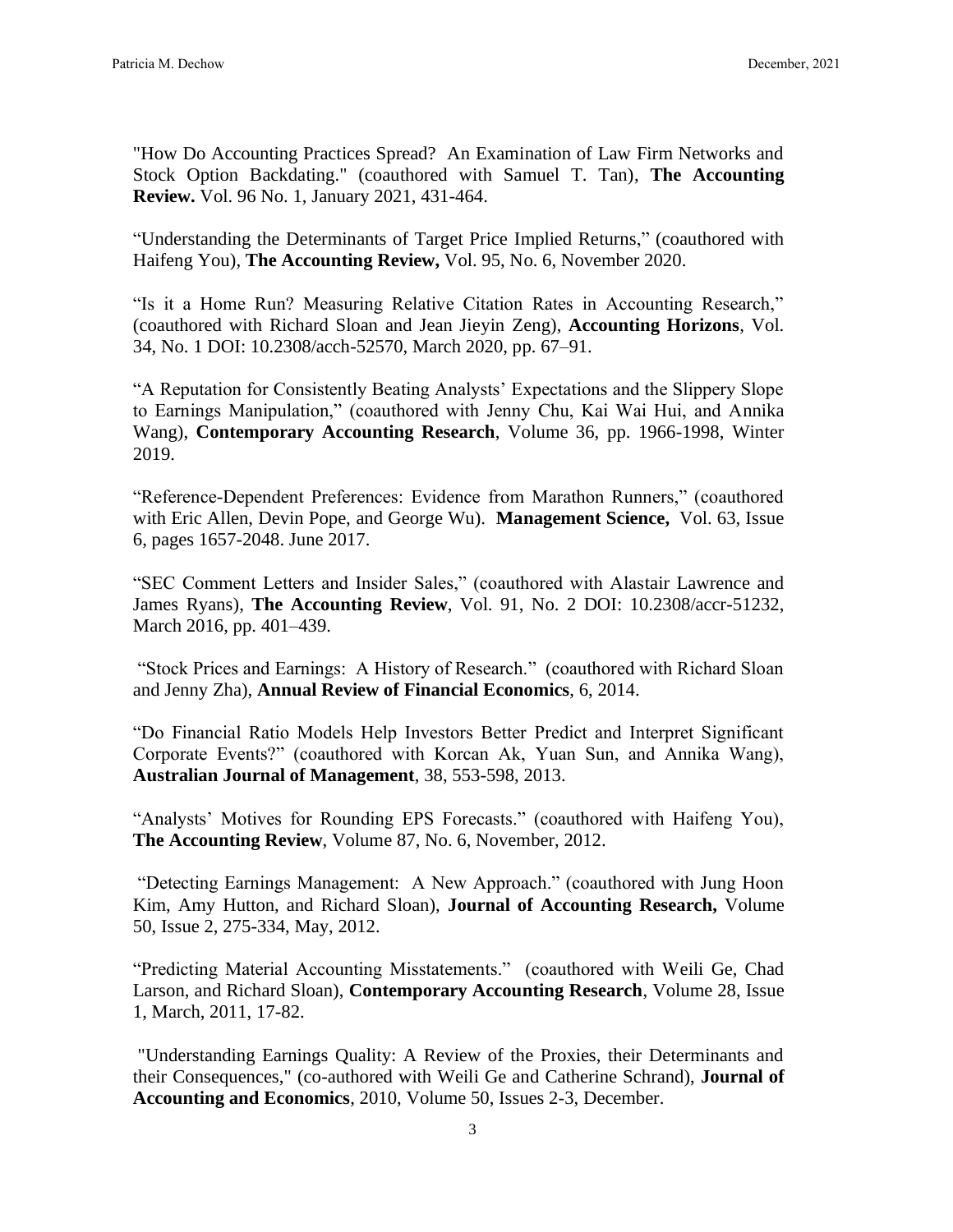"Fair Value Accounting and Gains from Asset Securitizations: A Convenient Earnings Management Tool with Compensation Side-Benefits." (coauthored with Catherine Shakespeare and Linda Myers), presented at the 2008 Journal of Accounting and Economics Conference, **Journal of Accounting and Economics**, Volume 49, Issues 1-2, 2010, February, 2-25.

"Do Managers Time Securitization Transactions for Their Accounting Benefits?" (coauthored with Catherine Shakespeare), **The Accounting Review**, Volume 84, 2009, 99-132.

"The Persistence and Pricing of the Cash Component of Earnings." (coauthored with Richard Sloan and Scott Richardson), **Journal of Accounting Research**, Volume 46, 3, 2008, 537-566.

"The Persistence of Earnings and Cash Flows and the Role of Special Items: Implications for the Accrual Anomaly," (coauthored with Weili Ge), **Review of Accounting Studies**, Volume 11, 2006, 253-296. This paper was awarded the Best Paper presented at Review of Accounting Studies Conference 2005.

"Implied Equity Duration: A New Measure of Equity Risk," (coauthored with Richard Sloan and Mark Soliman), **Review of Accounting Studies**, Volume 9, 2004, 197-228.

"Why are Earnings Kinky? A reexamination of the Earnings Management Explanation," (co-authored with Scott Richardson and Irem Tuna), **Review of Accounting Studies**, Volume 8, 2003, 335-384.

"The quality of accruals and earnings: The role of accrual estimation errors" (coauthored with Ilia Dichev). **The Accounting Review**, Volume 77, Supplement 2002, 35-59.

"Short-Sellers, Fundamental Analysis and Stock Returns", (coauthored with Amy Hutton, Lisa Meulbroek, and Richard Sloan). **Journal of Financial Economics,**  Volume 61, July 2001, 77-106.

"The Relation between Analysts' Forecasts of Long-Term Earnings Growth and Stock Price Performance Following Equity Offerings," (coauthored with Amy Hutton and Richard Sloan), **Contemporary Accounting Research**, Spring, 2000, 1-32.

"Earnings Management: Reconciling the Views of Accounting Academics, Practitioners, and Regulators," (coauthored with Douglas Skinner). **Accounting Horizons**, 2000, 235-250.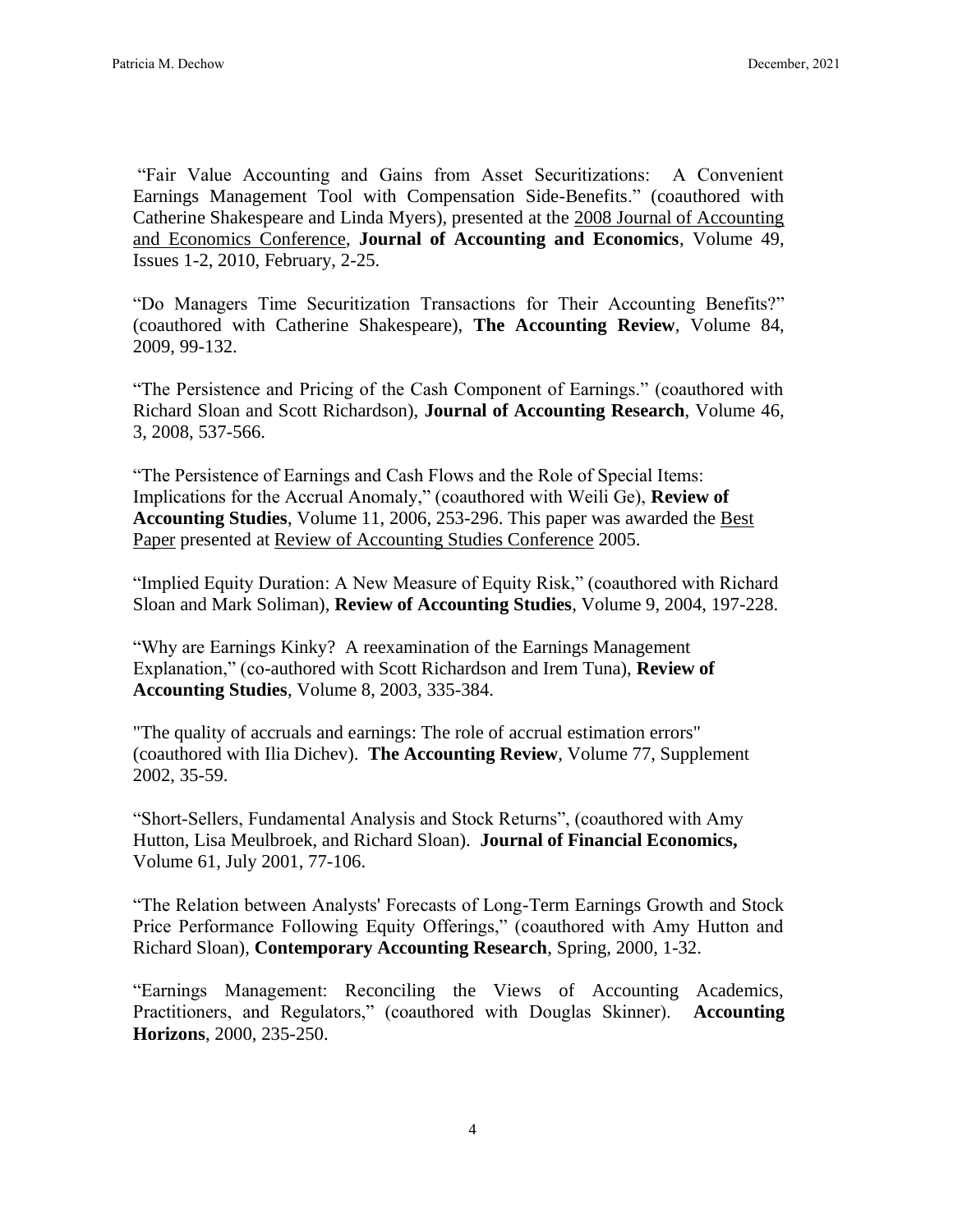"An Empirical Assessment of the Residual Income Valuation Model", (coauthored with Amy Hutton and Richard Sloan). **Journal of Accounting and Economics,** 1999, 1-34.

"The Relation between Earnings and Cash Flows," (coauthored with S.P. Kothari and Ross L. Watts). **Journal of Accounting and Economics,** 1998, 131-168.

"Returns to Contrarian Investments: Tests of the Naive Expectations Hypothesis," (coauthored with Richard Sloan) **Journal of Financial Economics**, 1997, 43, 3-27.

"Economic Consequences of Accounting for Stock-Based Compensation," (coauthored with Richard Sloan and Amy Hutton), **Journal of Accounting Research**, 1996, 1-20.

"Causes and Consequences of Earnings Manipulation: An Analysis of Firms Subject to Enforcement Actions by the SEC," (coauthored with Richard Sloan and Amy Sweeney), **Contemporary Accounting Research**, 1996, 1-36.

"Detecting Earnings Management," (coauthored with Richard Sloan and Amy Sweeney), **The Accounting Review**, 70, 1995, 193-226.

"The Effect of Restructuring Charges on Executives' Cash Compensation," (coauthored with Mark Huson and Richard Sloan), **The Accounting Review**, 69, 1994, 138-156.

"Accounting Earnings and Cash flows as Measures of Firm Performance: The Role of Accounting Accruals," **Journal of Accounting and Economics**, 18, 1994, 3-42.

"Executive Incentives and the Horizon Problem: An Empirical Investigation," (coauthored with Richard Sloan), **Journal of Accounting and Economics**, 14, 1991, 51-89.

"The Share Market's Assessment of Initial Acquisitions by Seven Controversial Investors," **Australian Journal of Management**, 12, 1987, 23-48.

## **Discussions and Other Publications**

"Comment Letter to the Financial Accounting Standards Board, FASB on Project 2020- 500 Concepts Statement 8 – Conceptual Framework for Financial Reporting – Chapter 4 Elements of Financial Statements" with Ilia Dichev and Richard Sloan. Letter 48. [https://www.fasb.org/jsp/FASB/CommentLetter\\_C/CommentLetterPage&cid=1218220137090&project\\_id=2020-](https://www.fasb.org/jsp/FASB/CommentLetter_C/CommentLetterPage&cid=1218220137090&project_id=2020-500) [500](https://www.fasb.org/jsp/FASB/CommentLetter_C/CommentLetterPage&cid=1218220137090&project_id=2020-500)

"Asymmetric Sensitivity of CEO Cash Compensation to Stock Returns: A Discussion," **Journal of Accounting and Economics,** Volume 42, October 2006, 192-202.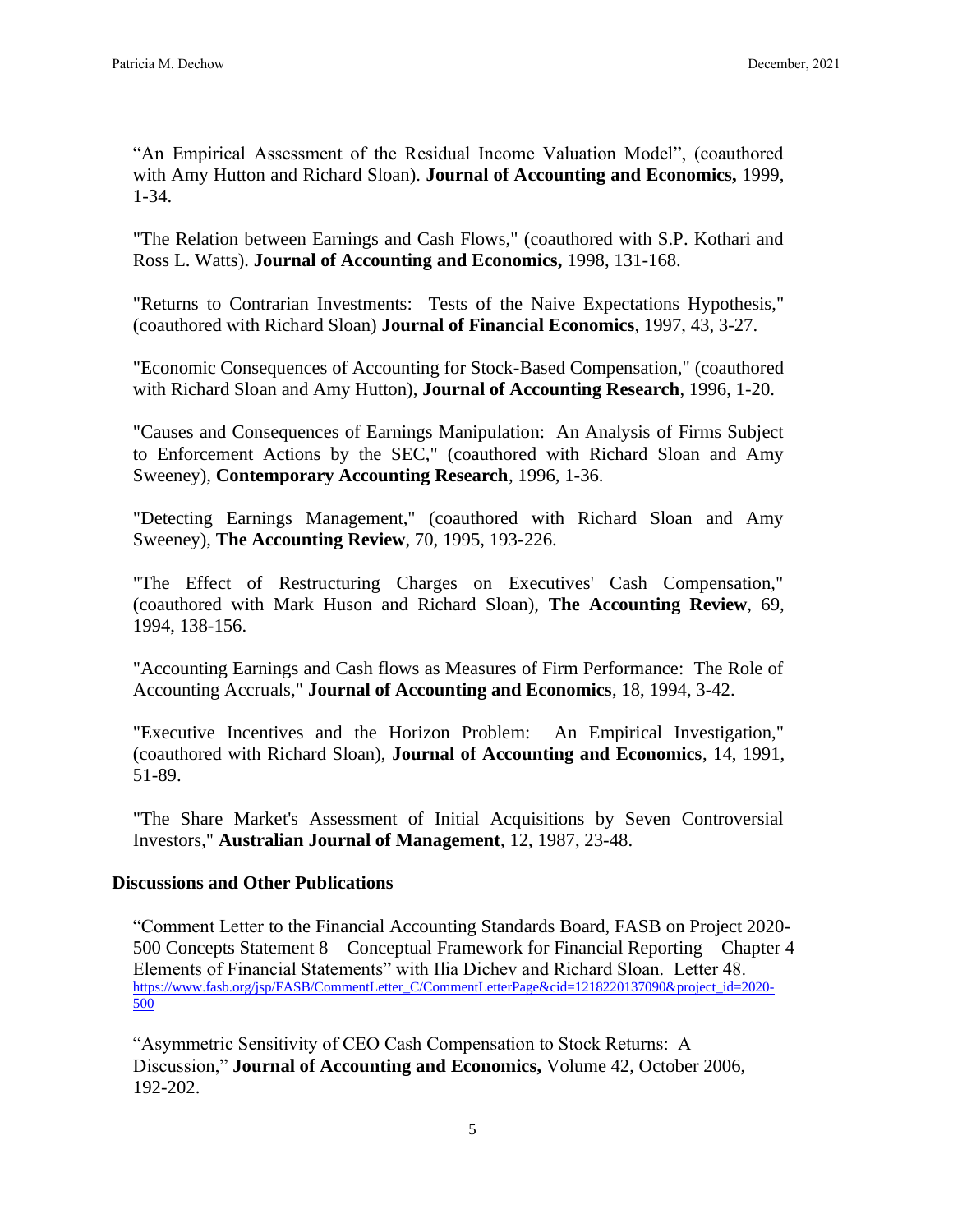"Discussion of "Operational restructuring charges and post-restructuring performance," **Contemporary Accounting Review**, Volume 21, Issue 3, Fall 2004.

"Solving the New Equity Puzzle", with Richard Sloan and Amy Hutton, **The Financial Times Mastering Finance Series**, June 1997.

"Stock Based Compensation and the Cost of Capital," (coauthored with Amy Sweeney and Richard Sloan) **Strategy & Business**, 6, 1997, 15-17.

## **Monographs / Book Chapters:**

"The Handbook of Equity Market Anomalies: Translating market inefficiencies into effective investment strategies," Editor Leonard Zacks, **Wiley Finance**, 2011. Chapter 2: *The Accrual Anomaly*, coauthored with Natalya Khimich and Richard Sloan.

"Earnings Quality," (coauthored with Catherine Schrand), **Research Foundation of CFA Institute**. 2004.

*The Psychology of World Equity Markets Volume II*: Edited by Werner De Bondt, The International Library of Critical Writings in Economics, Edward Elgar Publishing Inc. Reprint in Chapter 5 of "Returns to Contrarian Investment Strategies: Tests of Naïve Expectations Hypotheses," *Journal of Financial Economics*, 43, 3-27.

#### **Completed Manuscripts**

"Beyond Shareholder Value? Why Firms Voluntarily Disclose Support For Black Lives Matters" coauthored with AJ Chen and Samel Tan.

"Do Investors use the Olympics as a Category for Investment and Should They?" (coauthored with Alastair Lawrence and Mei Luo). Under submission for Third Round at *Management Science*.

"Implications of Non-Discretionary Accruals for Earnings Management and Market-Based Research," (coauthored with Jowell Sabino and Richard Sloan).

#### **Discussion of Research in Press Articles and Books**

Implied Equity Duration: A Measure of Pandemic Shut-Down Risk: *The Best (and Worst) Stocks in the Coronavirus Crash*, **Institutional Investor,** June 22, 2020. By Leanna Orr. A Reputation for Consistently Beating Analysts' Expectations: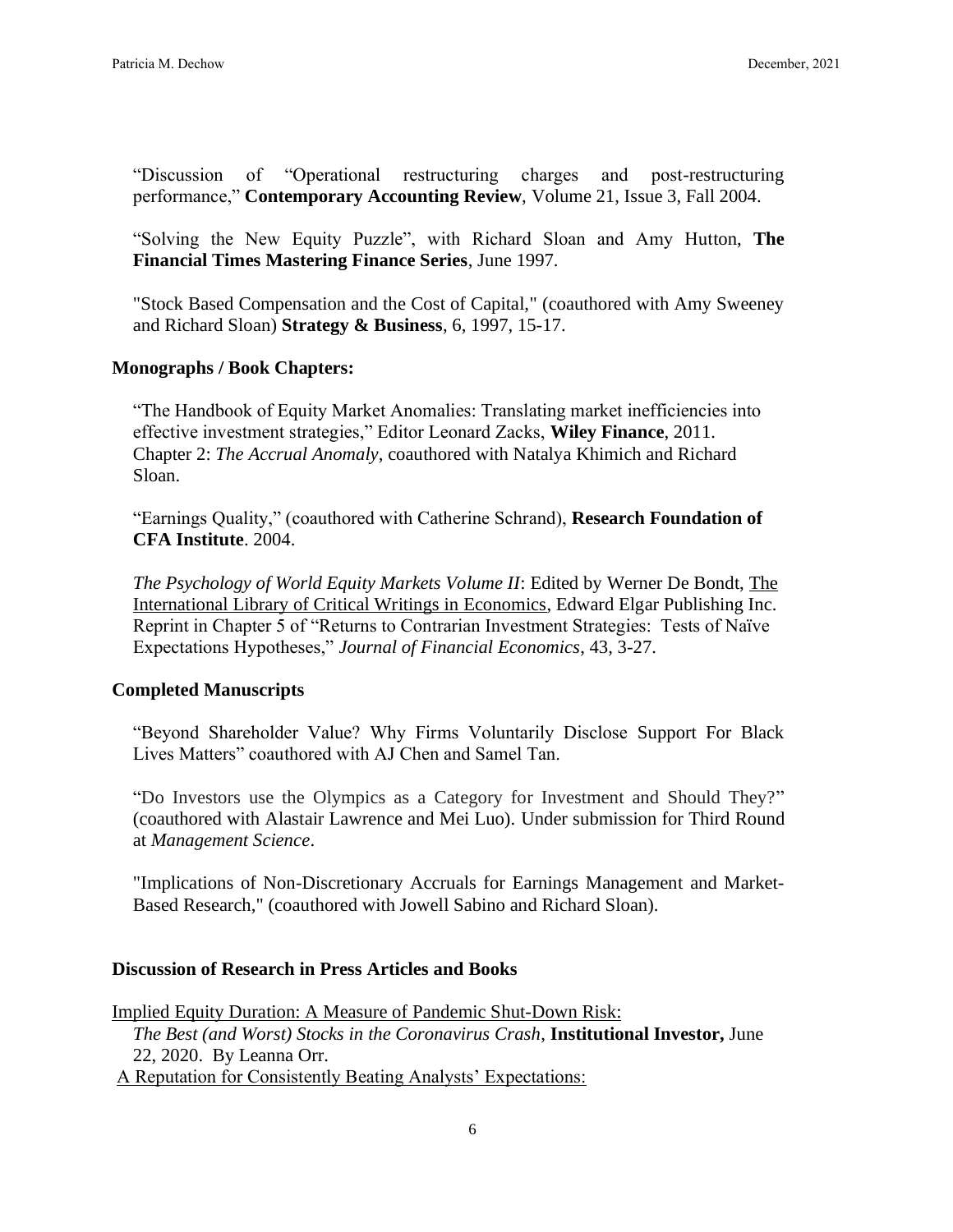*Heard on the Street, Earnings Season: Time to Tweak Warren Buffett's Maxim*, **The Wall Street Journal**, April 11, 2016. By Justin Lahart.

*How to spot companies at risk of earnings manipulation, Smart Money, 9/6/2017.* Marathon Paper in Management Science:

Quoted in *"Irresistible" The rise of addictive technology and the business of keeping us hooked*, by Adam Alter. New York: **Penguin Press,** 2017, p.97 on setting goals.

"*What Good Marathons and Bad Investments Have in Common*," **NYTimes.com**, April 23, 2014

*"How Men and Women Run Marathons Differently,"* **The Wall Street Journal**, Oct 28, 2013

*Endure: Mind, Body, and the Curiously Elastic Limits of Human Performance,* by Alex Hutchinson. **William Morrow, HarperCollinsPublisher** – discusses the Marathon paper.

Olympic Working Paper:

"*Olympic Stocks' Brief Moment of Glory*," **The Wall Street Journal**, August 11, 2016.

Comment Letter Paper in TAR:

"*One more reason for Investors to Worry About Earnings before the Bad Stuff*," **The Wall Street Journal online version**, August 3, 2016.

- "*Earnings Season: Time to Tweak Warren Buffett's Maxim*," **The Wall Street Journal**, April 22, 2016.
- "*An Open Window for Insider Sales,"* **The New York Times**, October 4, 2014, Gretchen Morgenson
- "*Heard Off the Street: SEC letters spur insiders to sell*," **Pittsburgh Post-Gazette**, September 28, 2014,
- *"Study Says Staff Comments Prompt Insider Sales*," **SEC News, Accounting & Compliance Alert (WG&L)**, September 8, 2014
- *"Study Finds Insiders Dump Stock Before Comment Letters Go Public*,"
	- **ComplianceWeekly.com**, September 3, 2014

"*Insiders dump stock in advance of SEC comment letters*," **Forbes**, September 10, 2014.

[http://www.forbes.com/sites/danielfisher/2014/09/10/insiders-dump-stock-in-advance](http://www.forbes.com/sites/danielfisher/2014/09/10/insiders-dump-stock-in-advance-of-sec-comment-letters/)[of-sec-comment-letters/](http://www.forbes.com/sites/danielfisher/2014/09/10/insiders-dump-stock-in-advance-of-sec-comment-letters/)

Analysts' Motives for Rounding EPS Forecasts paper in TAR:

- "*Analysts' Rounding Doesn't Always Square*", **The Wall Street Journal**, Page C10, Dec 26, 2012
- *"Study Finds Bias in Stock Analysts' Rounded Forecasts"* **Accounting Today, Web CPA**, January 3, 2013.

F-Score Paper in CAR:

"*F is for Fudging*" **Forbes**, October 29, 2007, 72-76.

"*Fraud*", **Journal of Accountancy** News Digest, September 2007

"*Predicting Accounting Manipulations*," **Center for Audit Quality** Alert#2007-46, Aug 14, 2007

"*What's your fraud score?"* **CFO.com**, August 20, 2007

Securitization Papers (TAR and JAE):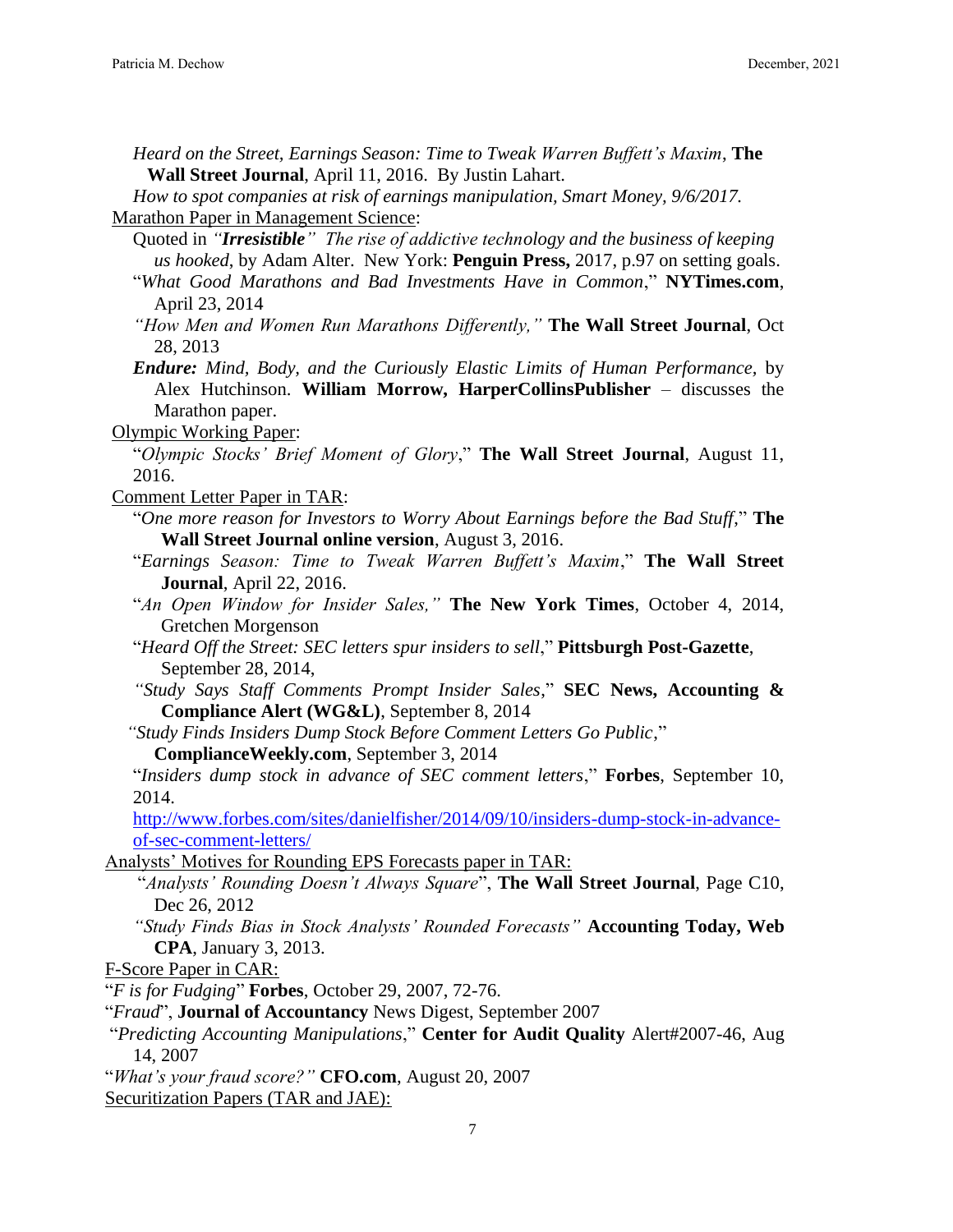"*Lifting the Lid, securitization right for results massaging*", **Reuters**, February 9, 2007

### **Teaching Responsibilities at USC Marshall School of Business, (2017 - present)**

|                               | Undergraduates: Fall 2017, 2018, 2019 | Financial Reporting and Analysis 416 |
|-------------------------------|---------------------------------------|--------------------------------------|
| MBA and MAcc: Fall 2017, 2018 |                                       | Financial Information Analysis 581   |

# **Teaching Responsibilities at UC Berkeley, Haas School of Business (2007-2016)**

| Undergraduates:                    | Fall 2016        | <b>Financial Information Analysis</b>     |
|------------------------------------|------------------|-------------------------------------------|
|                                    | Fall 2015        | <b>Financial Information Analysis</b>     |
| Undergraduates: Fall 2014          |                  | Intermediate Accounting I                 |
|                                    | Fall 2011        | Intermediate Accounting                   |
| <b>MBA</b> Students:               | <b>Fall 2008</b> | <b>Financial Information Analysis</b>     |
| <b>EWMBA Students: Spring 2007</b> |                  | <b>Financial Information Analysis</b>     |
|                                    | <b>Fall 2009</b> | <b>Financial Information Analysis</b>     |
|                                    | Fall, 2007       | <b>Financial Information Analysis</b>     |
| XMBA Students: Fall 2015           |                  | <b>Financial Information Analysis</b>     |
| Ph.D Students:                     | Fall, 2016       | Measuring and Evaluating Earnings Quality |
|                                    | Fall, 2014       | <b>Accounting Quality</b>                 |
|                                    | Spring 2013      | Accounting Distortions and Capital Market |
|                                    |                  | Research in Accounting                    |
|                                    | Fall 2011        | Seminar Series in Accounting              |
|                                    | <b>Fall 2010</b> | Capital Market Research in Accounting     |
|                                    | Spring 2010      | <b>Research on Earnings Quality</b>       |
|                                    | Spring 2007      | Capital Market Research in Accounting     |
|                                    | Spring 2007      | Seminar Series in Accounting              |

### **Teaching Responsibilities at University of Michigan (1997 to 2006)**

| Ph.D Students:                          | Winter 2006, 2002, 2000     | Capital Market Research in Accounting.       |
|-----------------------------------------|-----------------------------|----------------------------------------------|
| <b>MAcc Students:</b>                   | Fall 2004, 2002, 2001       | <b>Financial Statement Analysis</b>          |
| <b>MBA</b> Students:                    | Fall 2005, 2004, 2002, 2001 | <b>Financial Statement Analysis</b>          |
|                                         | Fall 1998, 1997             | Introduction to Financial Accounting.        |
| Undergraduates:                         | Fall 2000, 1999             | Intermediate Financial Accounting.           |
|                                         | Fall 2005, 2004, 2001       | <b>Financial Statement Analysis</b>          |
| <b>Executive Education: Summer 2000</b> |                             | National Investor Relations Institute (NIRI) |
|                                         |                             | Program, Disclosure Research.                |

**PhD Committees: University of Southern California, Marshall School of Business** Chair: Ventsislav Stamenov (2021) Committee Member: Sunny Seung Yeon Yoo (2021); Stacey Ritter (2021)

# **PhD Committees: University of California, Haas School of Business**

Chair or Co-chair: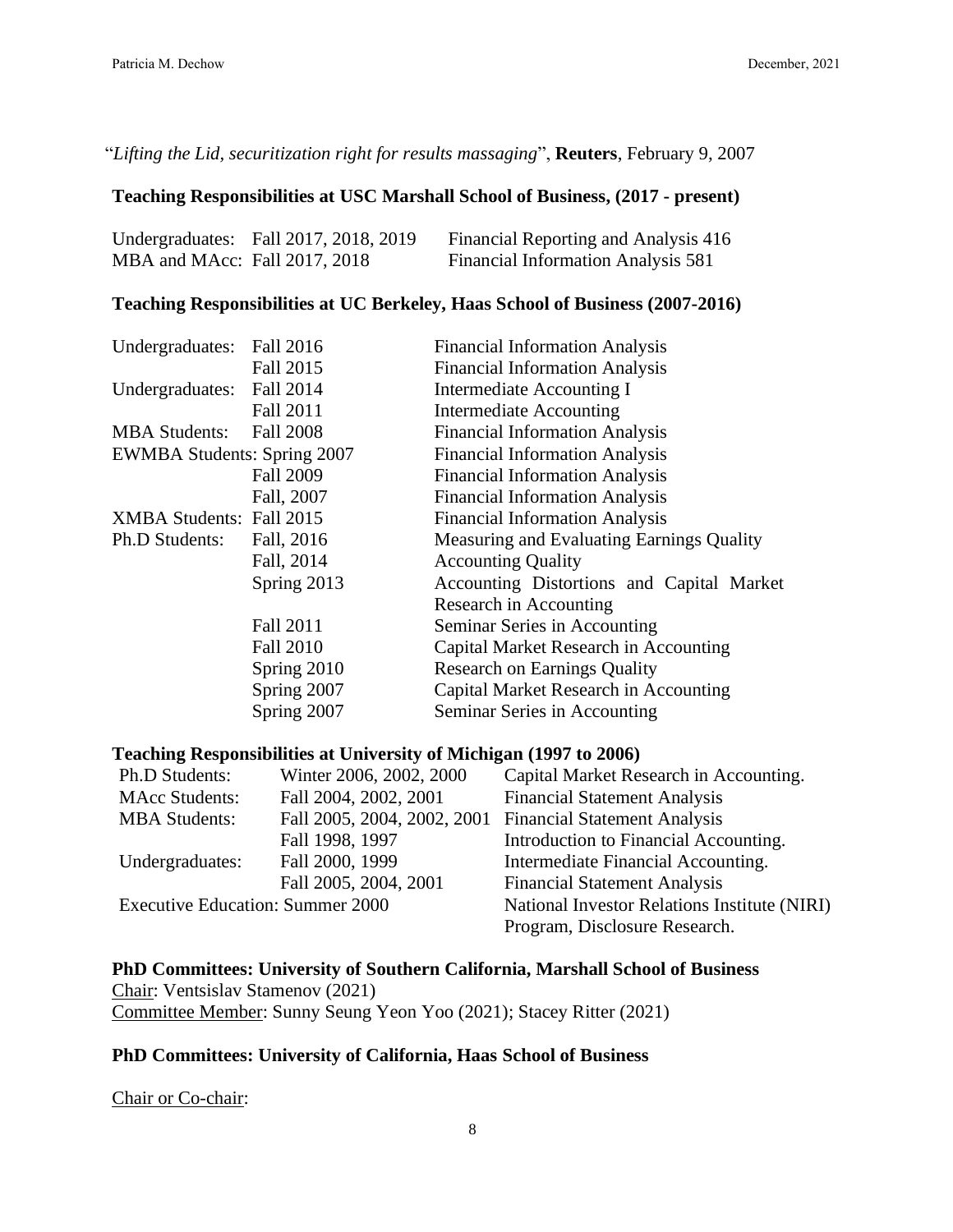Jean Zeng (2019), Samuel Tan (2018), Henry Laurion (2018) Annika Wang (2017) James Ryans (2016), Jenny Zha (2016), Korcan Ak (2016) Ronald Espinosa (2015), Malachy English (2015), Jackie Subprasiri Siriviryakul (2014), Fernando Comiran (2014), Estelle Yuan Sun (2013), Harm Schutt (2013), Natalya Khimich (2012), Eric Allen (2012), Seungmin Chee (2011), Jenny Chu (2011), Kwang Lee (2010), Kevin Li (2010) Committee member: Aydin Uysall (2013), Jung Hoon Kim (2011)

### **PhD Committees: University of Michigan, Ross School of Business**

Chair: Troy Jane, Weili Ge, Peter Demerjian. Committee Member: Mark Soliman, Scott Richardson, Irem Tuna, Sarah McVay, Nader Hafzalla, Katherine Guthrie.

### **PhD Committees: The Wharton School of the University of Pennsylvania**

Committee Member: Srinivasan Rangan

#### **Service:**

#### **University of Southern California**

University Committee on Appointments, Promotions, and Tenure (UCAPT) Committee member (2018– 2019)

#### **University of Southern California Marshall School of Business**

Institute for Outlier Research - iORB Executive Board Member (2017 – 2018) Leventhal PhD Committee member (2017 – present) Leventhal Faculty Recruiting Committee, Chair (2021 – present)

#### **University of California, Berkeley**

Task Force on Intercollegiate Athletics (TFIA) Fall 2016 and Spring 2017. Undergraduate Council (UGC) Spring 2015 – Spring 2017. External Review of Demography Department (October 2015): Committee: - UGC Representative. Regent Scholar Interviewer (2015) Student Athletic Committee (SAC) 2015-2017.

#### **University of California, Haas School of Business**

External Review Committee for the Center for Teaching Excellence (CTE), 2015 Policy and Planning Committee (elected by faculty). 2011- 2013.

General Management Concept Committee 2008-2009. A committee organized by the Dean as part of the Campaign Strategy. Made recommendations for changes to the Core MBA program.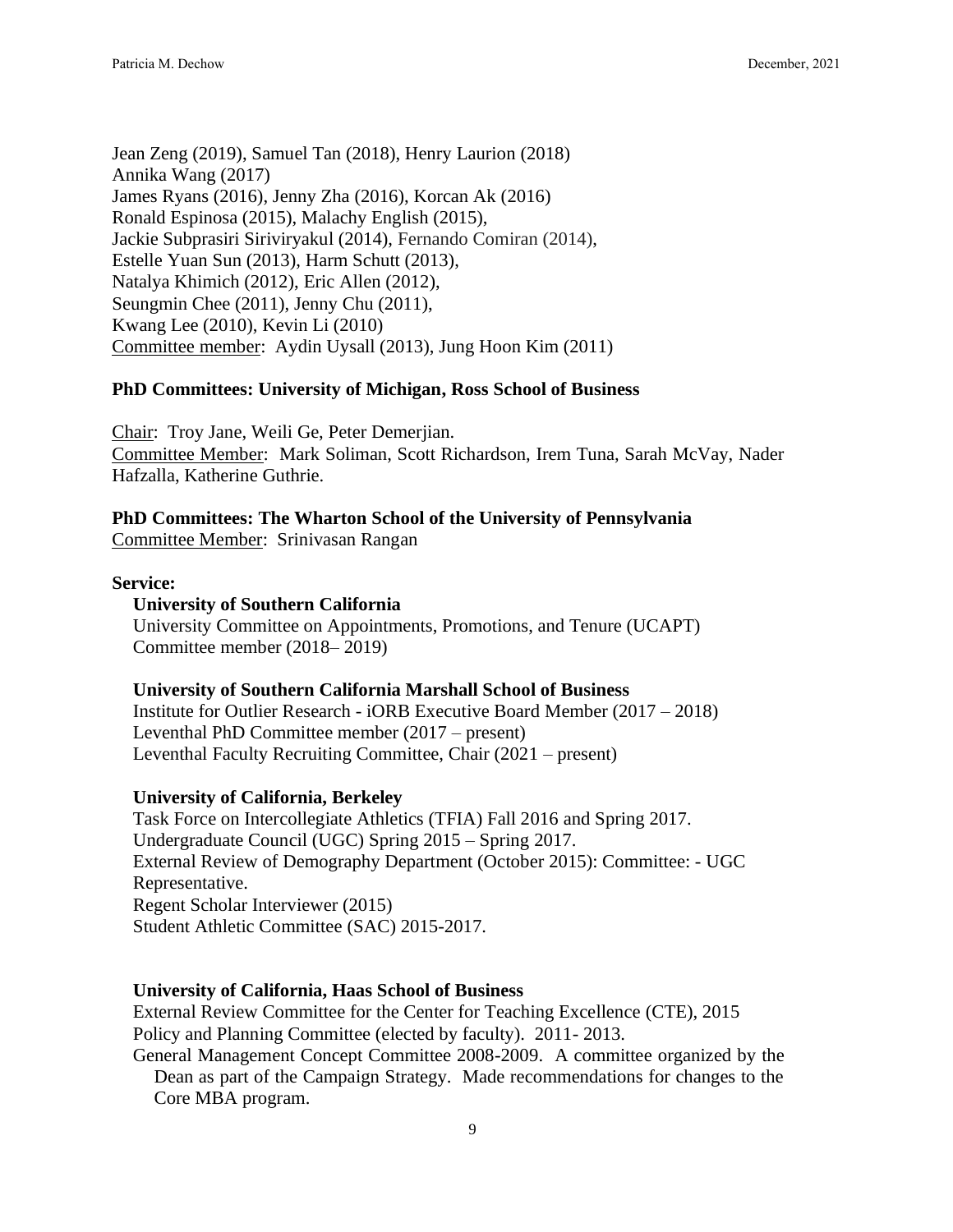Chair of Accounting Group 2008-2012. Director of Accounting PhD Program 2008-2009, 2012. Academic Director of Center for Financial Reporting, 2008-2009

# **Committees: University of Michigan (1999 through 2006)**

Research Committee 1999-2002, 2004-2006. Evaluate professors for various research awards and determine summer support.

Women Faculty Advisory Committee 2005 (Chairperson of Committee). Provide support and advice for women faculty.

Strategic Planning Committee 1999- 2003. Elected to serve on this committee by faculty vote.

Community Values and Standards Committee 2003. Evaluated standing of poorly performing students and honor code violations.

Admissions, Student Services & Career Development Advisory Committee AASCDAC 1999. Completed Honor Policy for University of Michigan Business School, evaluate honor policy violations, various other administrative duties.

# **Committees: American Accounting Association**

AAA Distinguished Contribution to Accounting Literature Award Nomination Committee 2022. Member of Committee

AAA Research Relevance Task Force 2017 - 2018. Chair.

Report available at: [http://aaahq.org/About/Directories/2017-2018-AAA-Committees-](http://aaahq.org/About/Directories/2017-2018-AAA-Committees-Task-Forces/Research-Relevance-Task-Force)[Task-Forces/Research-Relevance-Task-Force](http://aaahq.org/About/Directories/2017-2018-AAA-Committees-Task-Forces/Research-Relevance-Task-Force)

AAA Distinguished Contribution to Accounting Literature Award Selection Committee 2017-2018. Chair of Committee

AAA Distinguished Contribution to Accounting Literature Award Selection Committee 2016-2017. Committee Member

AAA Doctoral Consortium Committee 2014-2016. Committee Member

Financial Accounting Research Section (FARS) Best Paper Award 2009. Chair

Financial Accounting Research Section (FARS) Best Paper Award 2008. Committee Member

AAA Competitive Manuscript Award 2004. Committee Member.

AAA (Financial Accounting and Reporting Section) 2004. Plenary Session Committee Member.

AAA Notable Contribution Award 2003. Committee Member.

Deloitte & Touche Wildman Medal Award for 2001. Chairperson of Committee. Evaluate nominees' work based on the significance of contribution to the advancement of the public practice of accountancy

# **External Committees:**

Evaluation of Accounting Department**,** New York University Stern School (2015)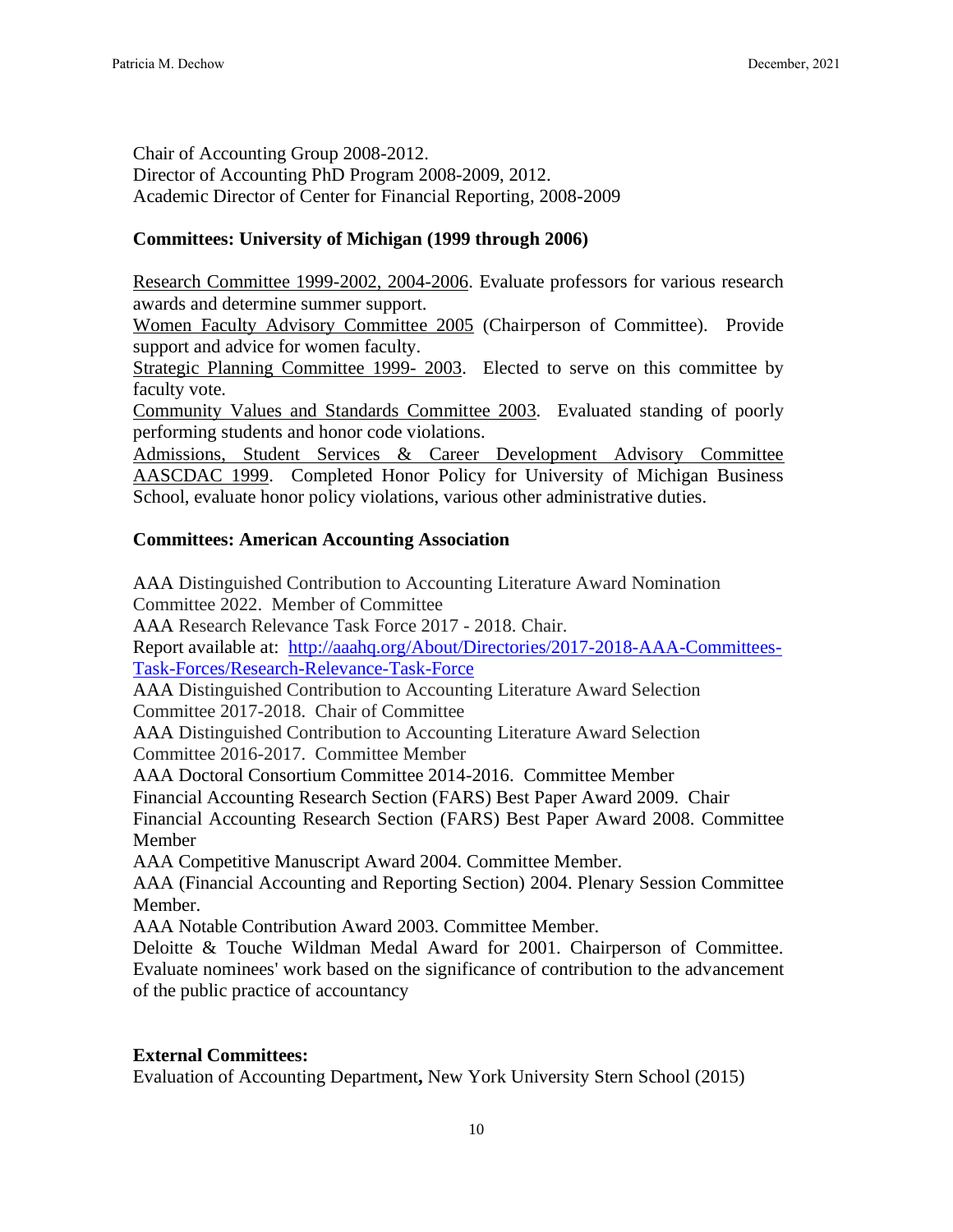Utah University Accounting Winter Conference Paper Selection Committee (2017 – present)

Member of Board and Treasurer, *Responsible Research in Business and Management* (RRBM) 2020.<https://www.rrbm.network/>

# **Other Related Work Experience**

GLC Consulting 2006, 2014

Academic Advisory Council (2005-2007) Huron Consulting Group, Chicago, USA Auditor (1986): Price Waterhouse, Perth, Western Australia.

# **Profession Responsibilities**

Managing Editor, *Review of Accounting Studies*, February 2019 – present RAST Conferences - organized: University of Southern California (2021) Review of Accounting Studies Conference [https://accounting.marshall.usc.edu/rast\\_2/](https://accounting.marshall.usc.edu/rast_2/) Stanford Business School (2020): Accounting and Corporate Social Responsibility <https://www.gsb.stanford.edu/events/review-accounting-studies-2020-conference> Singapore Management University (2019): Current topics in accounting <https://accountancy.smu.edu.sg/rast-2019-conference> Editor, *Review of Accounting Studies*, September 2010 - present Editor, *The Accounting Review*, June 2002-2005 Editor, *Accounting Horizons* for a Special Issue on Earnings Quality, 2002 Associate Editor for Accounting Submissions: *Management Science*, March 2010 to 2019 Editorial Advisory & Review Committee, *The Accounting Review* 1994-1996, 1999- 2002, 2006 and 2018 Editorial Board, *Journal of Accounting and Economics*, 2000 to 2006 Editorial Board, *Review of Accounting Studies*, 2003 to 2010 Editorial Board, *Accounting and Finance*, 1998 to present

Ad hoc Referee:

Journal of Accounting Research Contemporary Accounting Research Journal of Accounting, Auditing and Finance Journal of Accounting and Public Policy Accounting Horizons Journal of Accounting and Economics Journal of Financial Economics Journal of Law and Economics Journal of Finance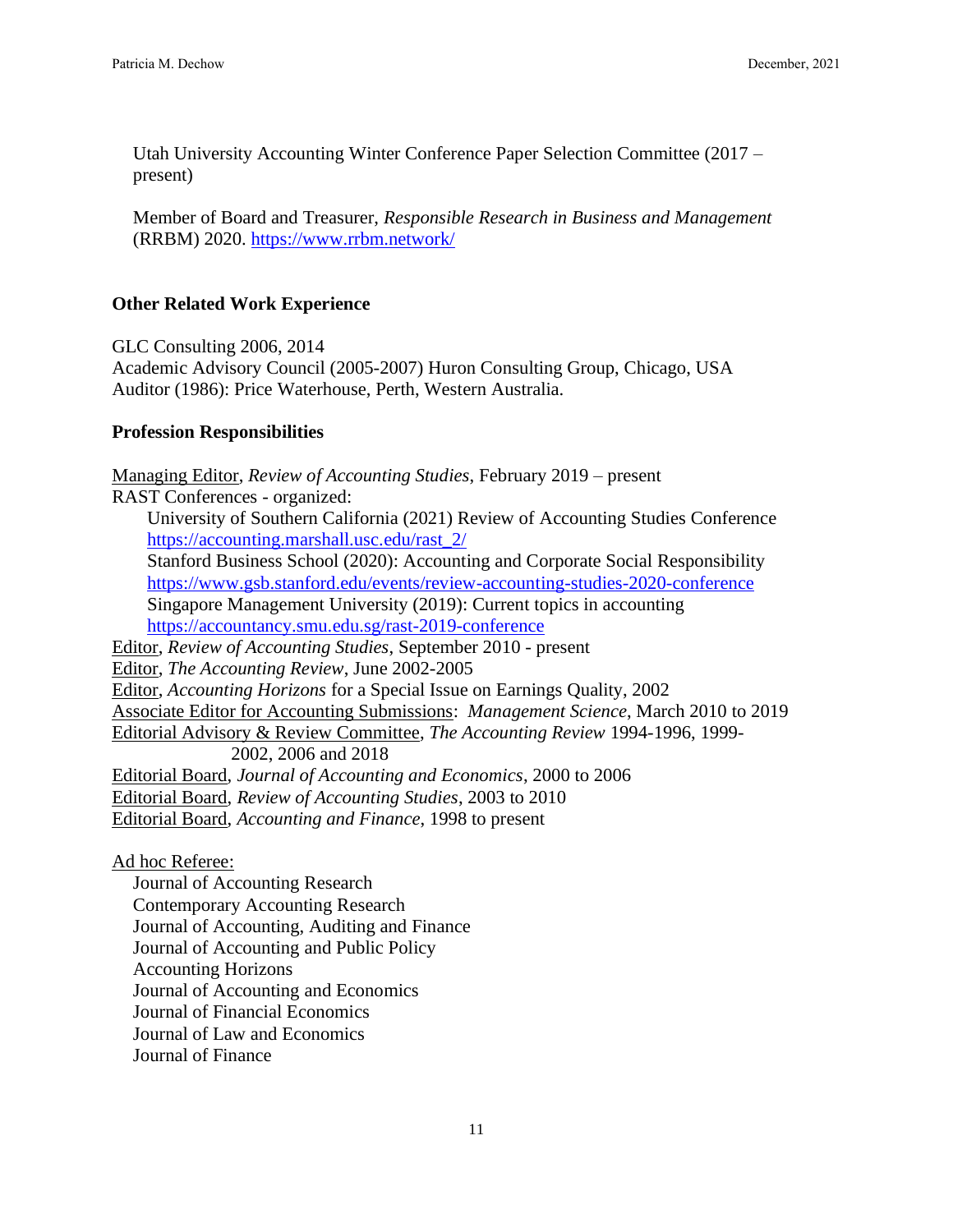### **Conference Papers and Invited Presentations (1999 - to present)**

- 2021 Review of Accounting Studies 2021 Conference held virtually at University of Southern California (Managing Editor and Organizer of Conference); University of Hawaii, Inaugural Accounting Ph.D. Conference (June)
- 2020 Review of Accounting Studies Conference held virtually at Stanford Business School (Managing Editor and Organizer of Conference with Maureen McNichols); University or North Carolina (October); Tilburg University (December).
- 2019 Review of Accounting Studies Conference in Singapore (Managing Editor and Organizer of Conference); Burton Columbia University Conference (November); MIT Asia Doctoral Consortium Hong Kong (July), Indian Institute of Management Bangalore First Accounting Conference (July).
- 2018 Tulane University (February), Utah University Accounting Winter Conference – participant (February), University of Georgia (April), UCLA Accounting Conference (April), London School of Economics (April); Plenary Speaker at Accounting and Finance Association of Australia and New Zealand – AFAANZ Conference in Auckland, New Zealand, (July), AFAANZ Doctoral Consortium (July), JAE Conference in Rochester (October)–participant, RAST Conference-Notre Dame (October) participant.
- 2017 Cairo University International Conference in Business Sciences (CUCBS), Egypt (April); The American University in Cairo (April); Berkeley-Stanford Accounting Conference (April); University of Western Australia (May), Asian Bureau of Finance and Economic Research (ABFER) Conference, Singapore (May), AAA Doctoral Consortium in Dallas (June).
- 2016 University of Houston Conference (February), Rice University (April), Emory University (February), Pennsylvania State Accounting Conference (April), Dartmouth University (April), Discussant for Doctoral Section of the Western Regional AAA meetings in Seattle (May), AAA Doctoral Consortium (June), Center for Accounting Research and Education - CARE Conference on Fraud in Washington DC (August), University of Toronto Rotman School of Management, 27<sup>th</sup> Annual Conference on Financial Economics and Accounting (September), University of Southern California (October).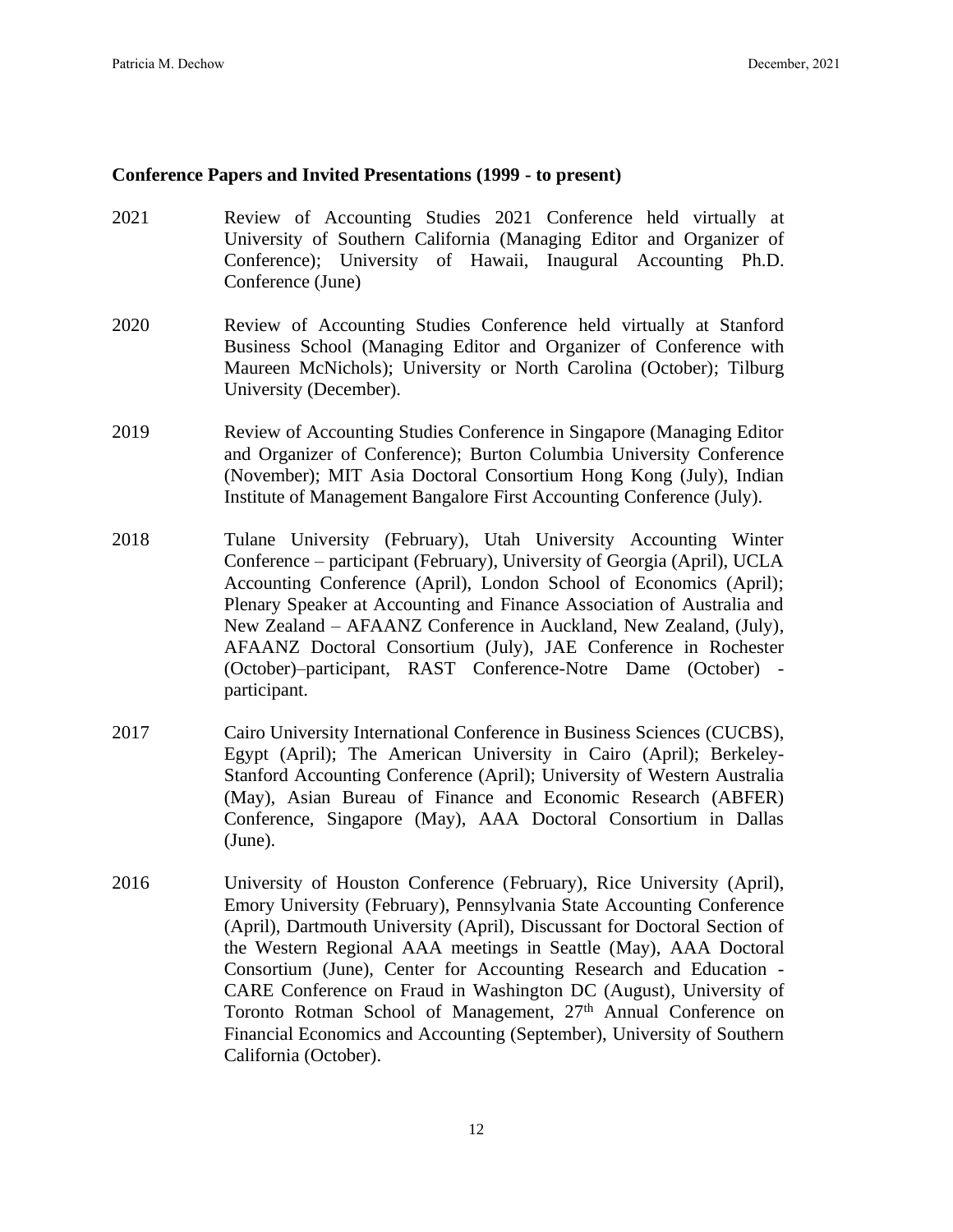- 2015 University of Toronto (April), National Investor Relations Conference (NIRI) Chicago (June), AAA Doctoral Consortium (June), Yale Summer Conference (June).
- 2014 Inaugural Distinguishing Visiting Fellow at the SEC (May), London Business School Conference (June), UC Berkeley Behavioral Economics (BEAM) Conference (coauthor presented).
- 2013 Australian Journal of Management Conference, University of Melbourne (July); Accounting & Finance Association of Australia and New Zealand Annual Conference, Perth (July); University of Michigan (September); Haas Faculty Lunch Series (September), The Institute of Accounting and Finance of Shanghai University of Finance and Economics (November); Minsheng Tonghui Asset Management in Shanghai (November).
- 2012 Harvard Business School (May); Boston College (May), Keynote speech at the IOCFRC Conference, George Mason University (August), University of British Columbia (November).
- 2011 University of Texas at Austin Research Conference (March); Journal of Accounting Research Conference (May) and American Accounting Association Meetings, Denver (August) participant with coauthor presenting.
- 2010 Boston University (May); University of Western Australia: Keynote Speaker in conference on an examination of market efficiency (July);
- 2009 Santa Clara University (May); Tsinghua University (Beijing) Conference: Keynote Speaker on Research on Earnings Management, (June); Journal of Accounting and Economics, paper presented by coauthor, (October).
- 2008 Gerson Lehrman Group (GLG) Seminar, Palo Alto (August); Duke/UNC Conference (invited participant) (February), Penn State (May), University of Oregon (May)
- 2007 University of Texas, Austin Conference (invited participant) (February); New York University Conference (May), PriceWaterhouseCoopers, San Jose Office (October), Burridge Center for Securities Analysis and Valuation Conference in Denver (October), University of Colorado, Boulder (October).
- 2006 Cornell University (February), American Accounting Association Meetings, Washington DC (August), Stanford University (October), Prudential Equity Group, LLC 21<sup>st</sup> Annual Quantitative Research Conference (November).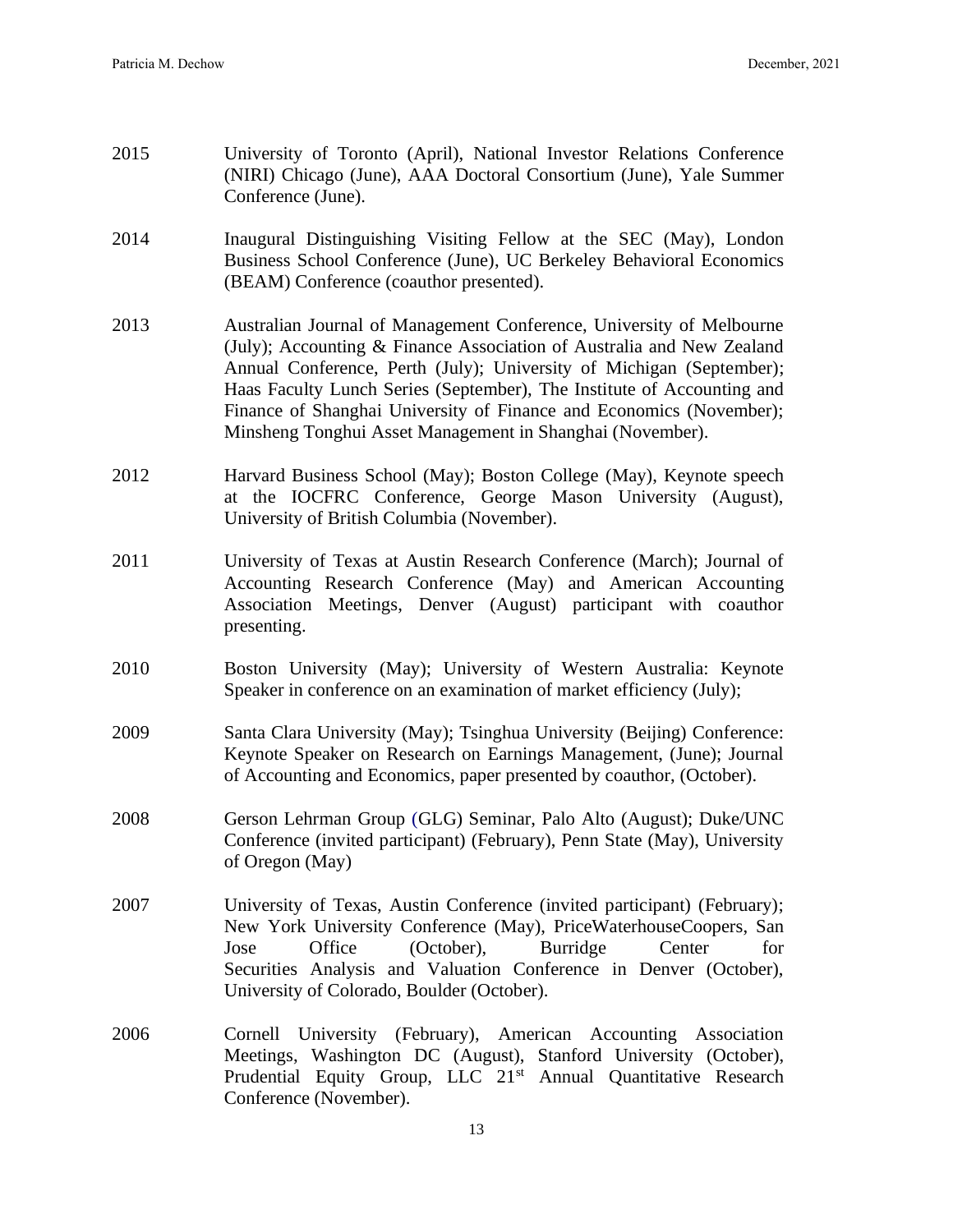- 2005 AAA Financial Accounting Reporting (FARS) Meetings, La Jolla, CA (January), Michigan State University (April), Barclays Global Investors, San Francisco, CA (May), University of California, Berkeley (May), American Accounting Association Doctoral Consortium, Lake Tahoe (July), American Accounting Association Meetings (August), Review of Accounting Studies Conference, New York (October), Participant at the American Accounting Association/Financial Accounting Standards Board Financial Reporting Issues Conference (December).
- 2004 University of New South Wales and Ernst and Young Conference on Earnings Quality and Capital Markets (February), University of Queensland (April), University of Western Australia (May), Melbourne University (May), Accounting and Finance Association of Australia and New Zealand Conference (July), Journal of Accounting and Economics Conference - discussant, Michigan (November).
- 2003 Review of Accounting Studies Conference at UCLA (October), London Business School (November), Participant at the American Accounting Association/Financial Accounting Standards Board Financial Reporting Issues Conference (December).
- 2002 University of Chicago (February), Emory University (April), Keynote speaker at the AAANZ meetings in Perth, Western Australia (July), American Accounting Association/Financial Accounting Standards Board Financial Reporting Issues Conference (December).
- 2001 University of Iowa (February), MIT (April), UCLA (May), Journal of Accounting and Economics Conference (June), Columbia University (October).
- 2000 Contemporary Accounting Research Annual Conference discussant (November). Stanford Summer Camp (August). American Accounting Association (August) European Financial Management Meetings (June). University of Southern California (February 2000).
- 1999 American Accounting Association (August). American Accounting Association /Financial Accounting Standards Board Financial Reporting Issues Conference (December).

## **Academic Interest**

Google Scholar: over 47,000 cites (as of February, 2021)

Social Science Research Network: SSRN.com (ranking as of November 2020):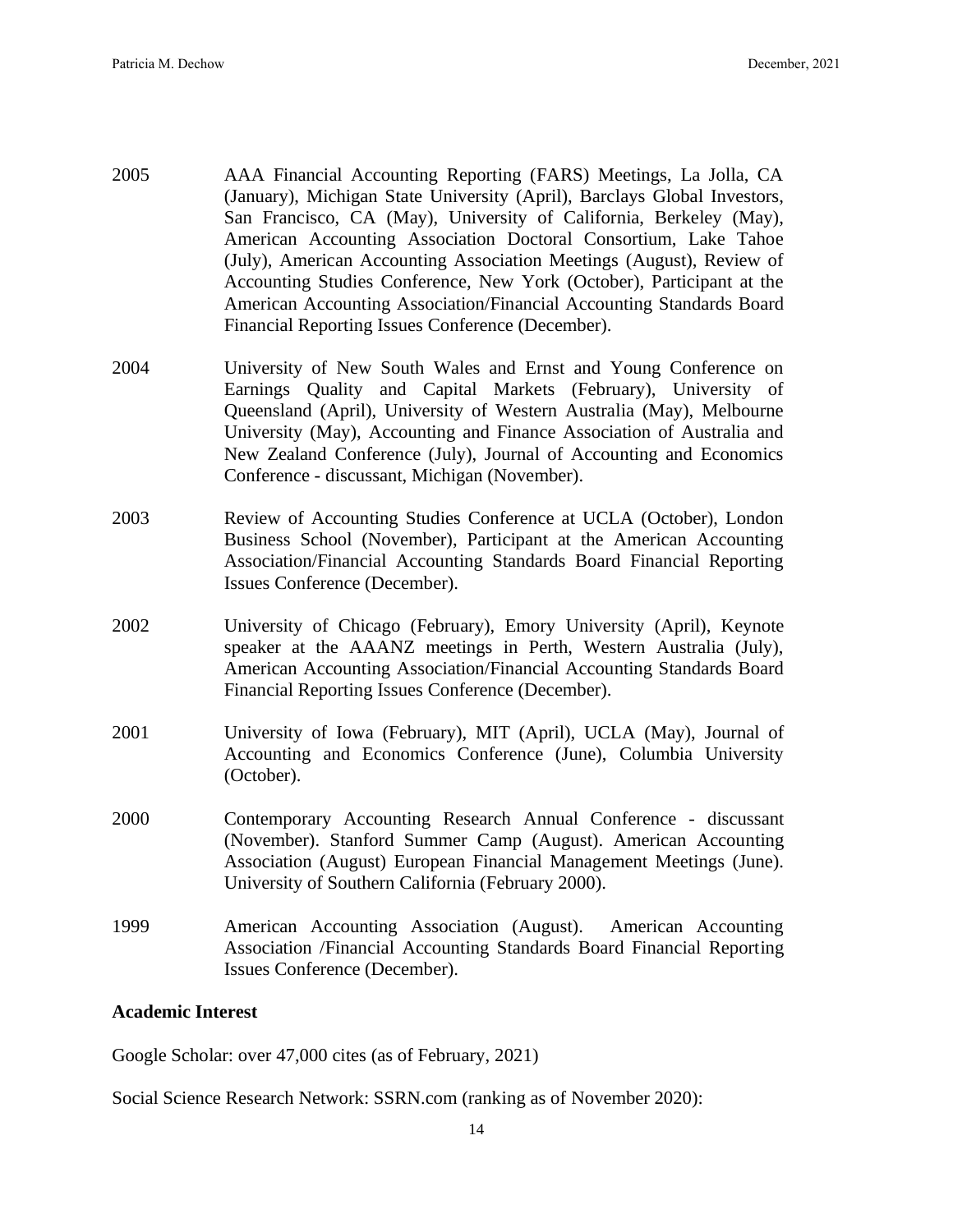- o Ranked 21 out of the top 1,500 accounting authors based on total new downloads in the last 12 months.
- o Ranked 32 out of the top 1,500 accounting authors based on total downloads (over 79,000 downloads).

BYU Accounting Citation Rankings (as of October, 2021) – ranked as the most highly cited author based on over 3,000 accounting academics.

"Accounting Earnings and Cash flows as Measures of Firm Performance: The Role of Accounting Accruals," is reported in the top ten most highly cited papers per year between 1983-1996 in the **Journal of Accounting and Economics**. (See "Commemorating the 25th Volume of the Journal of Accounting and Economics, Ross Watts, **Journal of Accounting and Economics**, 25, (1998) table 2, page 222.)

Listed among the most prolific authors of accounting literature for my year of Ph.D. graduation (see, Exhibit 5, page 114, "Prolific Authors of Accounting Literature." By James R. Hasselback, Alan Reinstein, and Edward S. Schwan, **Advances in Accounting**, 2003, Volume 20, 95-125).

Listed in the top five 1991-1997 US Accounting Ph.D Graduates publishing in TAR, JAR, and JAE (See Appendix B, "Accounting Ph.D. Program Graduates: Affiliations and Publications in Premier Accounting Journals." Lawrence D. Brown and Indrarini Laksmana, Working Paper, Georgia State University, 2005.

# **Awards**

Sustainability Across the Curriculum Initiative, Grant to aid in the development of an undergraduate course at University of Southern California on Sustainability.

American Accounting Association: Financial Accounting Research Section, FARS Distinguished PhD Mentoring Award, 2020.

American Accounting Association's Seminal Contribution to Accounting Literature Award 2019 for "*Accounting Earnings and Cash Flows as Measures of Firm Performance: The Role of Accounting Accruals*," dissertation paper published in the *Journal of Accounting and Economics* in July 1994.

American Accounting Association's Distinguished Contribution to Accounting Literature Award 2015 for "*The Quality of Accruals and Earnings: The Role of Accrual Estimation Errors."* Published in *The Accounting Review* in 2002*.*

American Accounting Association's Inaugural Distinguished Contribution to Accounting Literature Award 2010 for "*Causes and Consequences of Earnings Manipulation: An Analysis of Firms Subject to Enforcement Actions by the SEC."*  published in the *Contemporary Accounting Research* in 1996